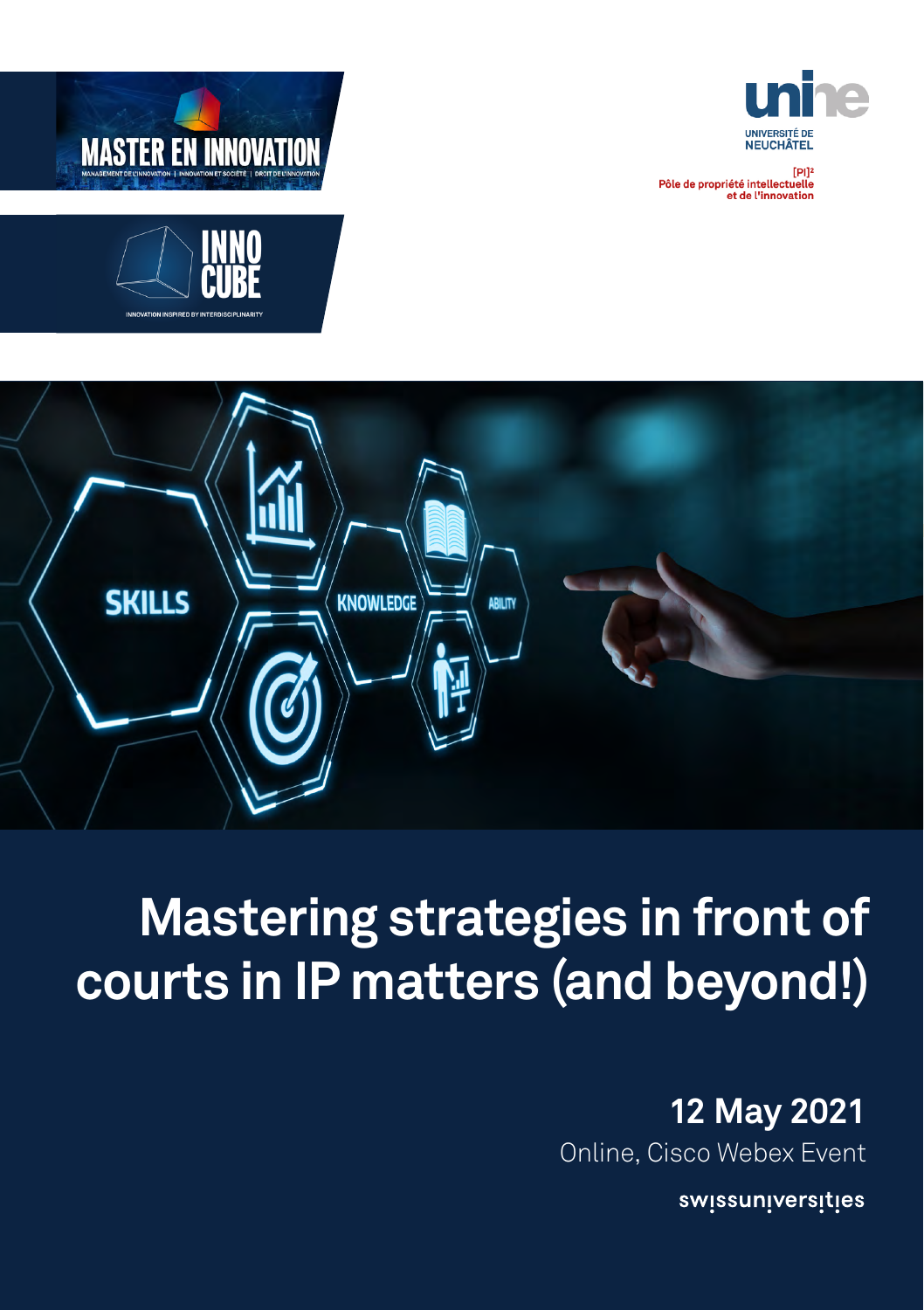## **MASTERING STRATEGIES IN FRONT OF COURTS IN IP MATTERS (AND BEYOND!)**

Competences in material and procedural law are fundamental to win a case in front of courts. Yet, strategic aspects, human and cultural perceptions by judges deciding upon a case, must also be considered.

#### *What strategy should I adopt to best defend my clients? Shall I take into account potential cultural differences? What about the use of possible tactical tricks? Or should I rather KISS (Keep it simple…)?*

In order to answer these questions, INNOCUBE executive training of the University of Neuchâtel (UNINE) in collaboration with the Pôle de propriété intellectuelle et de l'innovation [PI]² organizes a unique exchange of experiences between attorneys and judges from different cultural backgrounds. Their precious insights may be extended well beyond the IP sphere and be applied to all fields of business law and litigation by both Swiss and non-Swiss legal practitioners.

*The most experienced attorneys, renowned experts and judges will share their know-how. Join us for unique insights into what might make a difference between losing and winning a case.*

## **PANELISTS**

- Mark Schweizer, President, Swiss Federal Patent Court
- David Aschmann, Judge, Swiss Federal Administrative Court
- Meinrad Vetter, Vice President, Commercial Court, Aargau
- Ralph Schlosser, Partner, Kasser Schlosser Attorneys at Law
- Lara Dorigo, Counsel, Lenz & Staehelin
- Michael Ritscher, Partner, Meyerlustenberger Lachenal Attorneys at Law
- Christophe Saam, European and Swiss Patent Attorney, CEO P&TS intellectual property
- Philipp Rüfenacht, European and Swiss Patent Attorney, Partner, Keller Schneider Patent and Trademark Attorneys

**Webinar hosted and animated by Daniel Kraus, Professor at University of Neuchâtel**

### **TARGET AUDIENCE**

**Attorneys, general counsels, IP and business law counsels, trademark and patent attorneys, students.**